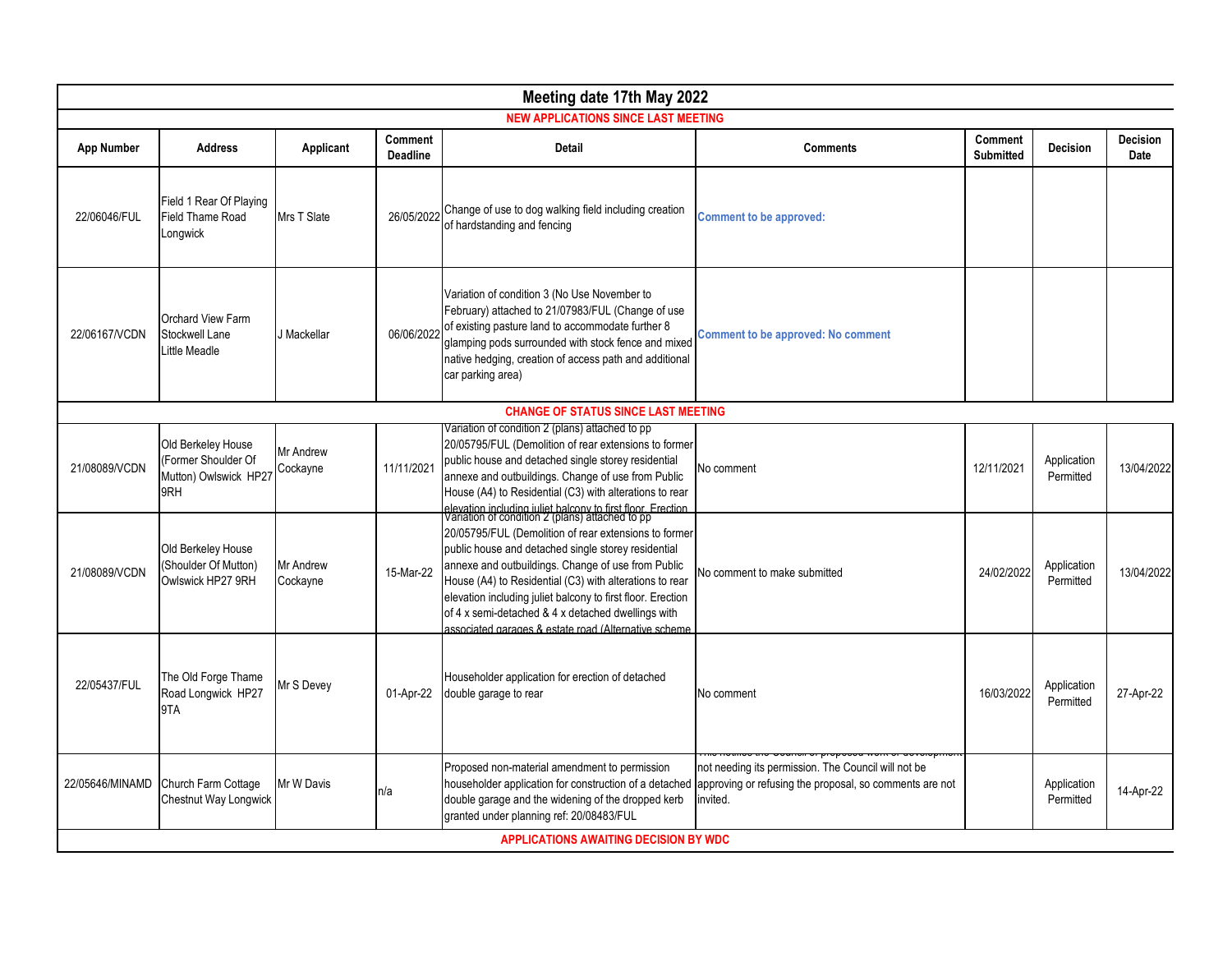| <b>App Number</b> | <b>Address</b>                                                | Applicant                                | Comment<br><b>Deadline</b> | <b>Detail</b>                                                                                                                                                                                                                   | <b>Comments</b>                                                                                                                                                                                                                                                                                                                                                                                                                                                                                                                                                                                                                                      | Comment<br><b>Submitted</b> | <b>Decision</b> | <b>Decision</b><br>Date |
|-------------------|---------------------------------------------------------------|------------------------------------------|----------------------------|---------------------------------------------------------------------------------------------------------------------------------------------------------------------------------------------------------------------------------|------------------------------------------------------------------------------------------------------------------------------------------------------------------------------------------------------------------------------------------------------------------------------------------------------------------------------------------------------------------------------------------------------------------------------------------------------------------------------------------------------------------------------------------------------------------------------------------------------------------------------------------------------|-----------------------------|-----------------|-------------------------|
| 21/08190/OUT      | Land At Home Farm<br>Thame Road Longwick<br><b>HP27 9SW</b>   | <b>Putnam Properties</b>                 | 30/11/2021                 | Outline application (including details of access and<br>layout) for demolition of 656sqm of existing equestrian<br>barns and construction of 8 x residential dwellings and<br>associated works, with all other matters reserved | Objection see planning portal for full details                                                                                                                                                                                                                                                                                                                                                                                                                                                                                                                                                                                                       | 19/11/2021                  |                 |                         |
| 21/08157/FUL      | <b>Bumpers Farm Ilmer</b><br>Lane Ilmer HP27 9RE              | Mr Alex Thornton -<br>Harmony Energy Ltd | 29/12/2021                 | Proposed energy storage facility to provide energy<br>balancing services to the National Grid                                                                                                                                   | No comment to make submitted                                                                                                                                                                                                                                                                                                                                                                                                                                                                                                                                                                                                                         | 22/12/2021                  |                 |                         |
| 21/08667/FUL      | Maplefield Owlswick<br>Lane Owlswick HP27<br>9RJ              | Mr & Mrs Smith                           | 26/01/202                  | Householder application for erection of part two<br>storey/part single storey side/rear extension with<br>alterations to the fenestration and internal alterations                                                              | No comment                                                                                                                                                                                                                                                                                                                                                                                                                                                                                                                                                                                                                                           | 19/01/2022                  |                 |                         |
| 21/08785/VCDN     | Land To South Of Rose<br>Farm Thame Road<br>Longwick HP27 9SW | Miller Homes Ltd                         | 17-Feb-22                  | Variation of Condition 01 of PP/21/06286/REM to<br>reflect changes to approved plans and variation to<br>Condition 04 to reflect updated arboricultural<br>information for the revised plans                                    | Longwick cum Ilmer Parish Council would like to make the<br>following observations:<br>Boundaries - Ensure that there has been appropriate<br>consideration to the boundaries between new houses and<br>existing houses on Walnut Tree Lane/Orchard Close.<br>Maybe advise more planting on these boundaries rather<br>than a harsh looking close boarded fence.<br>Street lighting:<br>Recommend prior to development/occupation condition<br>asking for approval of lighting details as set out in the<br>applicants covering letter. As this is a rural village and<br>street lighting appropriate for towns in the county is not<br>appropriate. | 16/02/2022                  |                 |                         |
| 22/05108/ADRC     | Land To South Of Rose<br>Farm Thame Road<br>Longwick HP27 9SW | Miller Homes Ltd                         | n/a                        | Application for approval of details subject to Condition<br>5 (Protective Fencing) of planning ref: 21/06286/REM                                                                                                                | This notifies the Council of proposed work or development<br>not needing its permission. The Council will not be<br>approving or refusing the proposal, so comments are not<br>invited.                                                                                                                                                                                                                                                                                                                                                                                                                                                              | n/a                         |                 |                         |